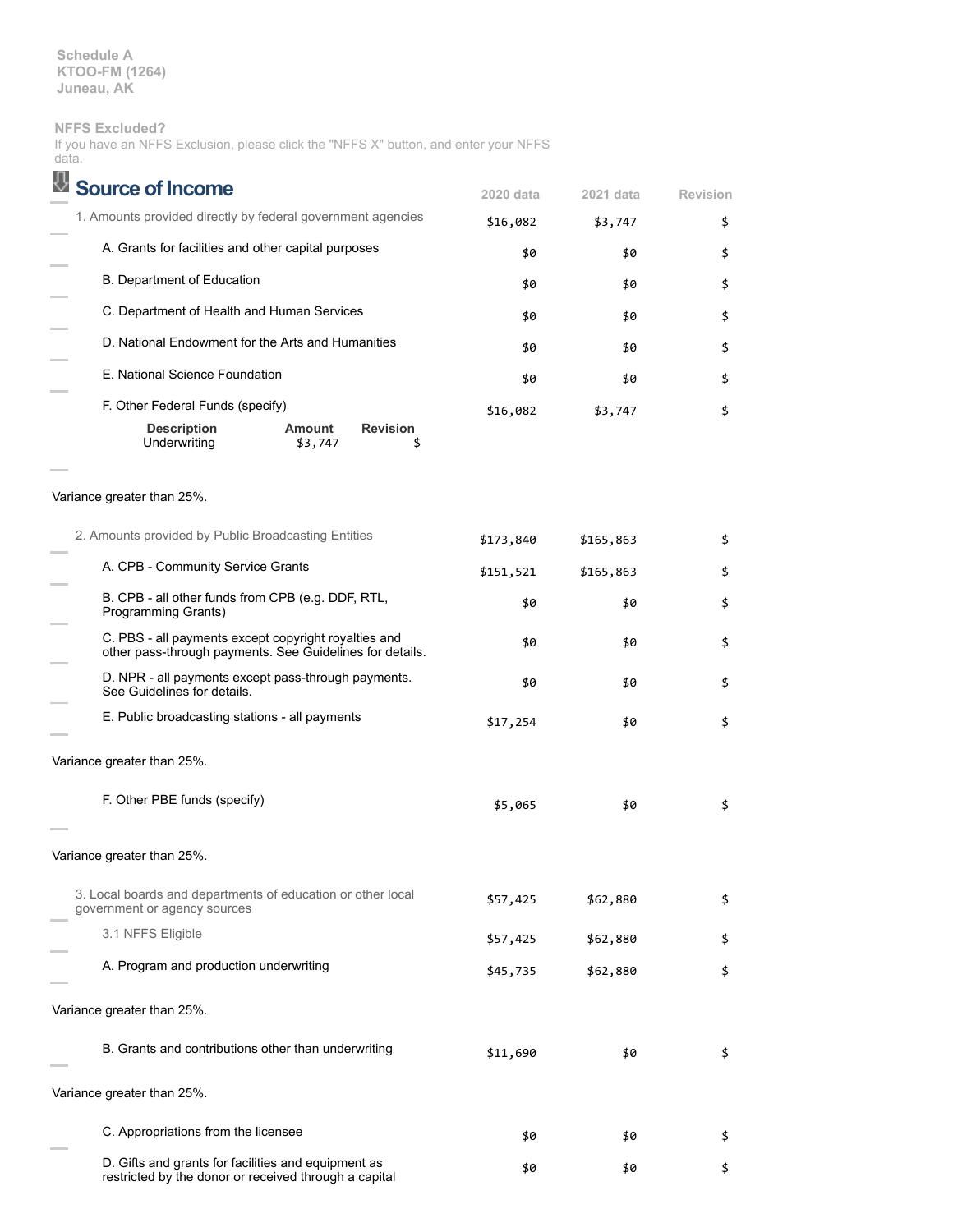| campaign (Radio only)                                                                                                                 |          |          |    |
|---------------------------------------------------------------------------------------------------------------------------------------|----------|----------|----|
| E. Gifts and grants received through a capital campaign<br>but not for facilities and equipment                                       | \$0      | \$0      | \$ |
| F. Other income eligible as NFFS (specify)                                                                                            | \$0      | \$0      | \$ |
| 3.2 NFFS Ineligible                                                                                                                   | \$0      | \$0      | \$ |
| A. Rental income                                                                                                                      | \$0      | \$0      | \$ |
| <b>B.</b> Fees for services                                                                                                           | \$0      | \$0      | \$ |
| C. Licensing fees (not royalties - see instructions for Line<br>15)                                                                   | \$0      | \$0      | \$ |
| D. Gifts and grants for facilities and equipment as<br>restricted by the donor or received through a capital<br>campaign (TV only)    | \$0      | \$0      | \$ |
| E. Other income ineligible for NFFS inclusion                                                                                         | \$0      | \$0      | \$ |
| 4. State boards and departments of education or other state<br>government or agency sources                                           | \$29,955 | \$47,611 | \$ |
| 4.1 NFFS Eligible                                                                                                                     | \$29,925 | \$47,611 | \$ |
| Variance greater than 25%.                                                                                                            |          |          |    |
| A. Program and production underwriting                                                                                                | \$29,925 | \$47,611 | \$ |
| Variance greater than 25%.                                                                                                            |          |          |    |
| B. Grants and contributions other than underwriting                                                                                   | \$0      | \$0      | \$ |
| C. Appropriations from the licensee                                                                                                   | \$0      | \$0      | \$ |
| D. Gifts and grants for facilities and equipment as<br>restricted by the donor or received through a capital<br>campaign (Radio only) | \$0      | \$0      | \$ |
| E. Gifts and grants received through a capital campaign<br>but not for facilities and equipment                                       | \$0      | \$0      | \$ |
| F. Other income eligible as NFFS (specify)                                                                                            | \$0      | \$0      | \$ |
| 4.2 NFFS Ineligible                                                                                                                   | \$30     | \$0      | \$ |
| Variance greater than 25%.                                                                                                            |          |          |    |
| A. Rental income                                                                                                                      | \$0      | \$0      | \$ |
| <b>B.</b> Fees for services                                                                                                           | \$0      | \$0      | \$ |
| C. Licensing fees (not royalties – see instructions for Line<br>15)                                                                   | \$0      | \$0      | \$ |
| D. Gifts and grants for facilities and equipment as<br>restricted by the donor or received through a capital<br>campaign (TV only)    | \$0      | \$0      | \$ |
| E. Other income ineligible for NFFS inclusion                                                                                         | \$30     | \$0      | \$ |
| Variance greater than 25%.                                                                                                            |          |          |    |
| 5. State colleges and universities                                                                                                    | \$0      | \$10,326 | \$ |
| 5.1 NFFS Eligible                                                                                                                     | \$0      | \$10,326 | \$ |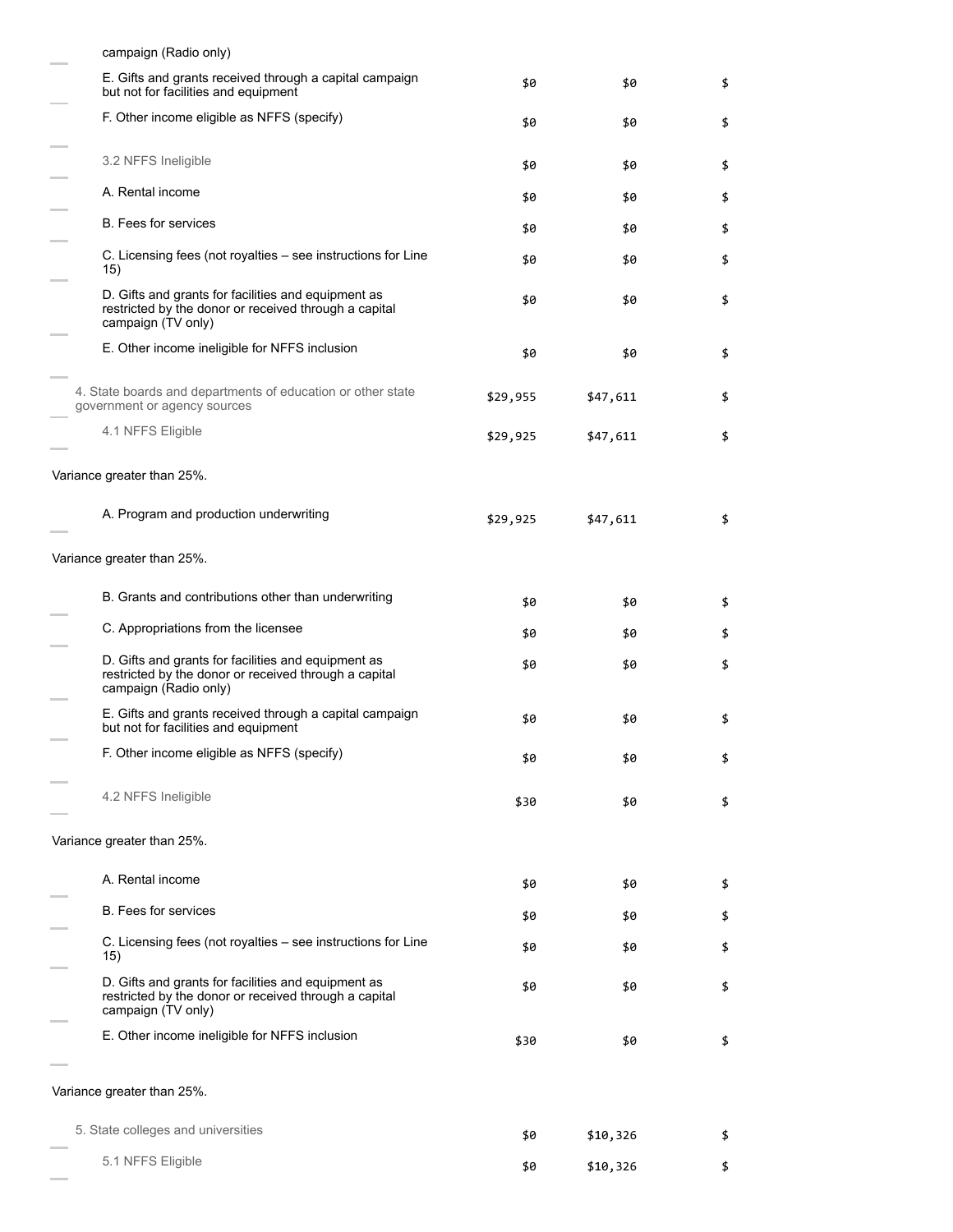|     | A. Program and production underwriting                                                                                                | \$0 | \$10,326 | \$ |
|-----|---------------------------------------------------------------------------------------------------------------------------------------|-----|----------|----|
|     | B. Grants and contributions other than underwriting                                                                                   | \$0 | \$0      | \$ |
|     | C. Appropriations from the licensee                                                                                                   | \$0 | \$0      | \$ |
|     | D. Gifts and grants for facilities and equipment as<br>restricted by the donor or received through a capital<br>campaign (Radio only) | \$0 | \$0      | \$ |
|     | E. Gifts and grants received through a capital campaign<br>but not for facilities and equipment                                       | \$0 | \$0      | \$ |
|     | F. Other income eligible as NFFS (specify)                                                                                            | \$0 | \$0      | \$ |
|     | 5.2 NFFS Ineligible                                                                                                                   | \$0 | \$0      | \$ |
|     | A. Rental income                                                                                                                      | \$0 | \$0      | \$ |
|     | <b>B.</b> Fees for services                                                                                                           | \$0 | \$0      | \$ |
| 15) | C. Licensing fees (not royalties - see instructions for Line                                                                          | \$0 | \$0      | \$ |
|     | D. Gifts and grants for facilities and equipment as<br>restricted by the donor or received through a capital<br>campaign (TV only)    | \$0 | \$0      | \$ |
|     | E. Other income ineligible for NFFS inclusion                                                                                         | \$0 | \$0      | \$ |
|     | 6. Other state-supported colleges and universities                                                                                    | \$0 | \$0      | \$ |
|     | 6.1 NFFS Eligible                                                                                                                     | \$0 | \$0      | \$ |
|     | A. Program and production underwriting                                                                                                | \$0 | \$0      | \$ |
|     | B. Grants and contributions other than underwriting                                                                                   | \$0 | \$0      | \$ |
|     | C. Appropriations from the licensee                                                                                                   | \$0 | \$0      | \$ |
|     | D. Gifts and grants for facilities and equipment as<br>restricted by the donor or received through a capital<br>campaign (Radio only) | \$0 | \$0      | \$ |
|     | E. Gifts and grants received through a capital campaign<br>but not for facilities and equipment                                       | \$0 | \$0      | \$ |
|     | F. Other income eligible as NFFS (specify)                                                                                            | \$0 | \$0      | \$ |
|     | 6.2 NFFS Ineligible                                                                                                                   | \$0 | \$0      | \$ |
|     | A. Rental income                                                                                                                      | \$0 | \$0      | \$ |
|     | <b>B.</b> Fees for services                                                                                                           | \$0 | \$0      | \$ |
| 15) | C. Licensing fees (not royalties – see instructions for Line                                                                          | \$0 | \$0      | \$ |
|     | D. Gifts and grants for facilities and equipment as<br>restricted by the donor or received through a capital<br>campaign (TV only)    | \$0 | \$0      | \$ |
|     | E. Other income ineligible for NFFS inclusion                                                                                         | \$0 | \$0      | \$ |
|     | 7. Private colleges and universities                                                                                                  | \$0 | \$0      | \$ |
|     | 7.1 NFFS Eligible                                                                                                                     | \$0 | \$0      | \$ |
|     | A. Program and production underwriting                                                                                                | \$0 | \$0      | \$ |
|     | B. Grants and contributions other than underwriting                                                                                   | \$0 | \$0      | \$ |
|     | C. Appropriations from the licensee                                                                                                   | \$0 | \$0      | \$ |

 $\frac{1}{1}$ 

 $\overline{\phantom{0}}$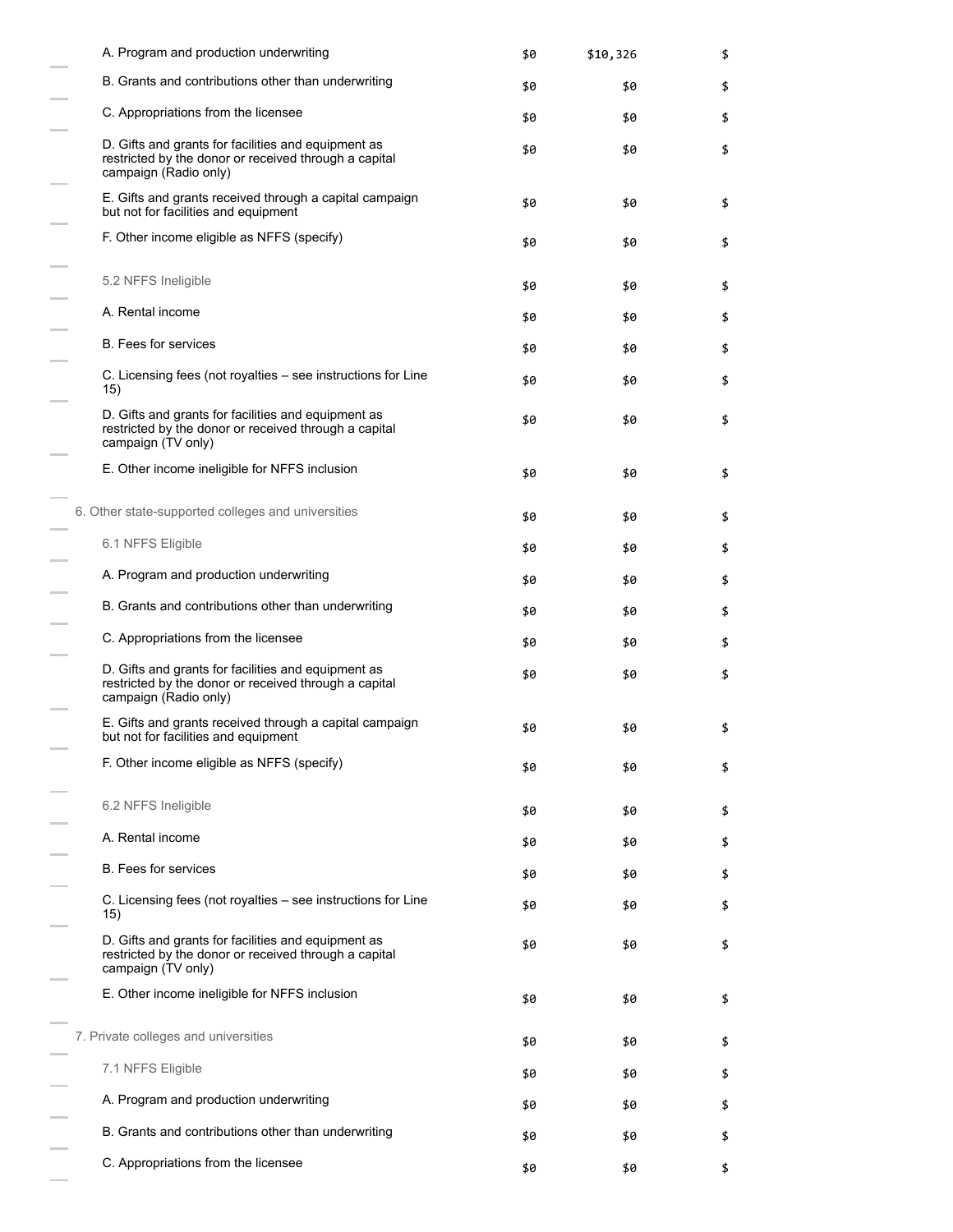| D. Gifts and grants for facilities and equipment as<br>restricted by the donor or received through a capital<br>campaign (Radio only) | \$0       | \$0       | \$ |
|---------------------------------------------------------------------------------------------------------------------------------------|-----------|-----------|----|
| E. Gifts and grants received through a capital campaign<br>but not for facilities and equipment                                       | \$0       | \$0       | \$ |
| F. Other income eligible as NFFS (specify)                                                                                            | \$0       | \$0       | \$ |
| 7.2 NFFS Ineligible                                                                                                                   | \$0       | \$0       | \$ |
| A. Rental income                                                                                                                      | \$0       | \$0       | \$ |
| <b>B.</b> Fees for services                                                                                                           | \$0       | \$0       | \$ |
| C. Licensing fees (not royalties – see instructions for Line<br>15)                                                                   | \$0       | \$0       | \$ |
| D. Gifts and grants for facilities and equipment as<br>restricted by the donor or received through a capital<br>campaign (TV only)    | \$0       | \$0       | \$ |
| E. Other income ineligible for NFFS inclusion                                                                                         | \$0       | \$0       | \$ |
| 8. Foundations and nonprofit associations                                                                                             | \$204,535 | \$75,973  | \$ |
| 8.1 NFFS Eligible                                                                                                                     | \$203,349 | \$75,973  | \$ |
| Variance greater than 25%.                                                                                                            |           |           |    |
| A. Program and production underwriting                                                                                                | \$60,514  | \$72,788  | \$ |
| B. Grants and contributions other than underwriting                                                                                   | \$11,260  | \$0       | \$ |
| Variance greater than 25%.                                                                                                            |           |           |    |
| C. Gifts and grants for facilities and equipment as<br>restricted by the donor or received through a capital<br>campaign (Radio only) | \$131,575 | \$3,185   | \$ |
| Variance greater than 25%.                                                                                                            |           |           |    |
| D. Gifts and grants received through a capital campaign<br>but not for facilities and equipment                                       | \$0       | \$0       | \$ |
| E. Other income eligible as NFFS (specify)                                                                                            | \$0       | \$0       | \$ |
| 8.2 NFFS Ineligible                                                                                                                   | \$1,186   | \$0       | \$ |
| Variance greater than 25%.                                                                                                            |           |           |    |
| A. Rental income                                                                                                                      | \$1,186   | \$0       | \$ |
| Variance greater than 25%.                                                                                                            |           |           |    |
| <b>B.</b> Fees for services                                                                                                           | \$0       | \$0       | \$ |
| C. Licensing fees (not royalties – see instructions for Line<br>15)                                                                   | \$0       | \$0       | \$ |
| D. Gifts and grants for facilities and equipment as<br>restricted by the donor or received through a capital<br>campaign (TV only)    | \$0       | \$0       | \$ |
| E. Other income ineligible for NFFS inclusion                                                                                         | \$0       | \$0       | \$ |
| 9. Business and Industry                                                                                                              | \$156,496 | \$140,604 | \$ |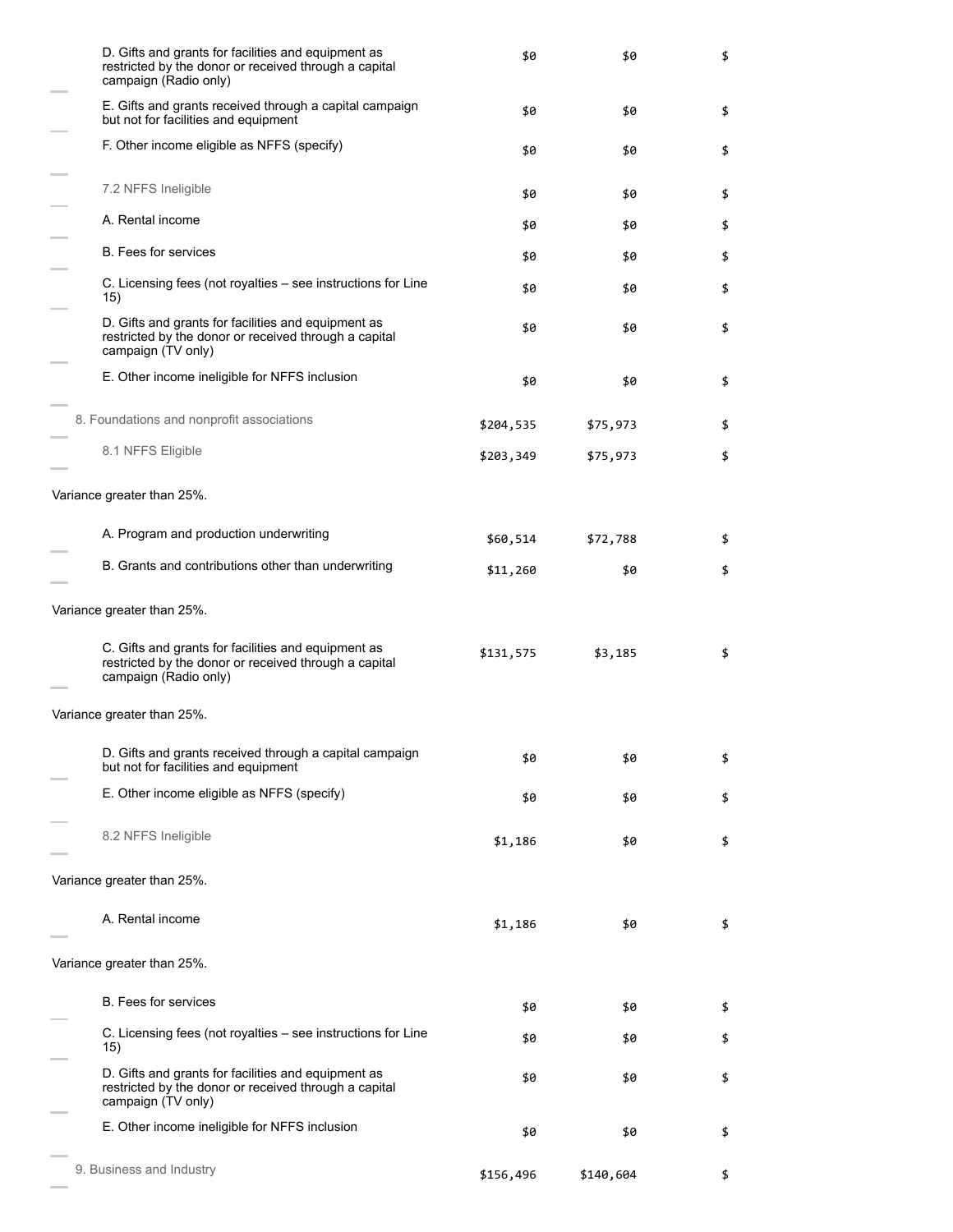| 9.1 NFFS Eligible                                                                                                                                                                           |                                                 | \$145,055 | \$140,450 | \$ |
|---------------------------------------------------------------------------------------------------------------------------------------------------------------------------------------------|-------------------------------------------------|-----------|-----------|----|
| A. Program and production underwriting                                                                                                                                                      |                                                 | \$139,802 | \$138,255 | \$ |
| B. Grants and contributions other than underwriting                                                                                                                                         |                                                 | \$1,359   | \$2,195   | \$ |
| Variance greater than 25%.                                                                                                                                                                  |                                                 |           |           |    |
| C. Gifts and grants for facilities and equipment as<br>restricted by the donor or received through a capital<br>campaign (Radio only)                                                       |                                                 | \$3,894   | \$0       | \$ |
| Variance greater than 25%.                                                                                                                                                                  |                                                 |           |           |    |
| D. Gifts and grants received through a capital campaign<br>but not for facilities and equipment                                                                                             |                                                 | \$0       | \$0       | \$ |
| E. Other income eligible as NFFS (specify)                                                                                                                                                  |                                                 | \$0       | \$0       | \$ |
| 9.2 NFFS Ineligible                                                                                                                                                                         |                                                 | \$11,441  | \$154     | \$ |
| Variance greater than 25%.                                                                                                                                                                  |                                                 |           |           |    |
| A. Rental income                                                                                                                                                                            |                                                 | \$9,844   | \$0       | \$ |
| Variance greater than 25%.                                                                                                                                                                  |                                                 |           |           |    |
| <b>B.</b> Fees for services                                                                                                                                                                 |                                                 | \$238     | \$0       | \$ |
| Variance greater than 25%.                                                                                                                                                                  |                                                 |           |           |    |
| C. Licensing fees (not royalties – see instructions for Line<br>15)                                                                                                                         |                                                 | \$0       | \$0       | \$ |
| D. Gifts and grants for facilities and equipment as<br>restricted by the donor or received through a capital<br>campaign (TV only)                                                          |                                                 | \$0       | \$0       | \$ |
| E. Other income ineligible for NFFS inclusion                                                                                                                                               |                                                 | \$1,359   | \$154     | \$ |
| <b>Description</b><br><b>Retail Sales</b>                                                                                                                                                   | <b>Amount</b><br><b>Revision</b><br>\$154<br>\$ |           |           |    |
| Variance greater than 25%.                                                                                                                                                                  |                                                 |           |           |    |
| 10. Memberships and subscriptions (net of membership bad<br>debt expense)                                                                                                                   |                                                 | \$337,607 | \$345,962 | \$ |
| 10.1 NFFS Exclusion – Fair market value of premiums<br>that are not of insubstantial value                                                                                                  |                                                 | \$4,654   | \$4,130   | \$ |
| 10.2 NFFS Exclusion – All bad debt expenses from<br>NFFS eligible revenues including but not limited to<br>pledges, underwriting, and membership (unless netted<br>elsewhere in Schedule A) |                                                 | \$0       | \$0       | \$ |
| 2020 data<br>10.3 Total number<br>3,878<br>of contributors.                                                                                                                                 | 2021 data<br>4,117                              |           |           |    |
| 11. Revenue from Friends groups less any revenue included<br>on line 10                                                                                                                     |                                                 | \$0       | \$0       | \$ |
| 2020 data                                                                                                                                                                                   | 2021 data                                       |           |           |    |
| 11.1 Total number of<br>0<br>Friends contributors.                                                                                                                                          | 0                                               |           |           |    |
| 12. Subsidiaries and other activities unrelated to public<br>broadcasting (See instructions)                                                                                                |                                                 | \$0       | \$0       | \$ |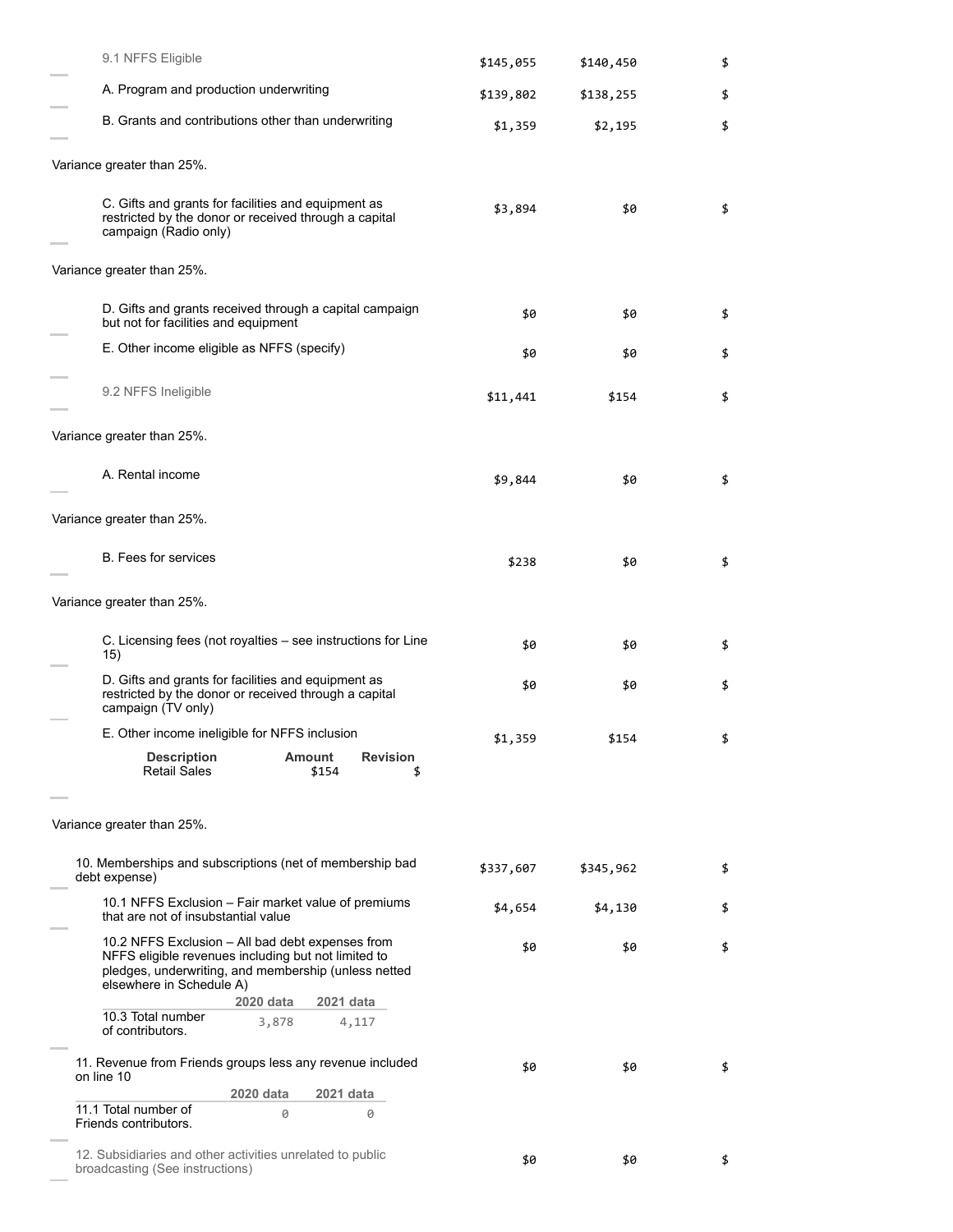| A. Nonprofit subsidiaries involved in telecommunications<br>activities                                                                          | \$0       | \$0       | \$              |
|-------------------------------------------------------------------------------------------------------------------------------------------------|-----------|-----------|-----------------|
| B. NFFS Ineligible – Nonprofit subsidiaries not involved<br>in telecommunications activities                                                    | \$0       | \$0       | \$              |
| C. NFFS Ineligible - For-profit subsidiaries regardless of<br>the nature of its activities                                                      | \$0       | \$0       | \$              |
| D. NFFS Ineligible - Other activities unrelated to public<br>brodcasting                                                                        | \$0       | \$0       | \$              |
| <b>Form of Revenue</b>                                                                                                                          | 2020 data | 2021 data | <b>Revision</b> |
| 13. Auction revenue (see instructions for Line 13)                                                                                              | \$0       | \$0       | \$              |
| A. Gross auction revenue                                                                                                                        | \$0       | \$0       | \$              |
| <b>B.</b> Direct auction expenses                                                                                                               | \$0       | \$0       | \$              |
| 14. Special fundraising activities (see instructions for Line 14)                                                                               | \$36,237  | \$7,100   | \$              |
| A. Gross special fundraising revenues                                                                                                           | \$62,865  | \$7,188   | \$              |
| Variance greater than 25%.                                                                                                                      |           |           |                 |
| B. Direct special fundraising expenses                                                                                                          | \$26,628  | \$88      | \$              |
| Variance greater than 25%.                                                                                                                      |           |           |                 |
| 15. Passive income                                                                                                                              | \$0       | \$0       | \$              |
| A. Interest and dividends (other than on endowment<br>funds)                                                                                    | \$0       | \$0       | \$              |
| <b>B.</b> Royalties                                                                                                                             | \$0       | \$0       | \$              |
| C. PBS or NPR pass-through copyright royalties                                                                                                  | \$0       | \$0       | \$              |
| 16. Gains and losses on investments, charitable trusts and<br>gift annuities and sale of other assets (other than endowment<br>funds)           | \$0       | \$0       | \$              |
| A. Gains from sales of property and equipment (do not<br>report losses)                                                                         | \$0       | \$0       | \$              |
| B. Realized gains/losses on investments (other than<br>endowment funds)                                                                         | \$0       | \$0       | \$              |
| C. Unrealized gains/losses on investments and actuarial<br>gains/losses on charitable trusts and gift annuities (other<br>than endowment funds) | \$0       | \$0       | \$              |
| 17. Endowment revenue                                                                                                                           | \$0       | \$0       | \$              |
| A. Contributions to endowment principal                                                                                                         | \$0       | \$0       | \$              |
| B. Interest and dividends on endowment funds                                                                                                    | \$0       | \$0       | \$              |
| C. Realized net investment gains and losses on<br>endowment funds (if this is a negative amount, add a<br>hyphen, e.g., "-1,765")               | \$0       | \$0       | \$              |
| D. Unrealized net investment gains and losses on<br>endowment funds (if this is a negative amount, add a<br>hyphen, e.g., "-1,765")             | \$0       | \$0       | \$              |
| 18. Capital fund contributions from individuals (see<br>instructions)                                                                           | \$0       | \$0       | \$              |
| A. Facilities and equipment (except funds received from<br>federal or public broadcasting sources)                                              | \$0       | \$0       | \$              |
| <b>B.</b> Other                                                                                                                                 | \$0       | \$0       | \$              |

Ē.

÷

j.

L.

i.

i.

i.

÷

Ē,

j.

i.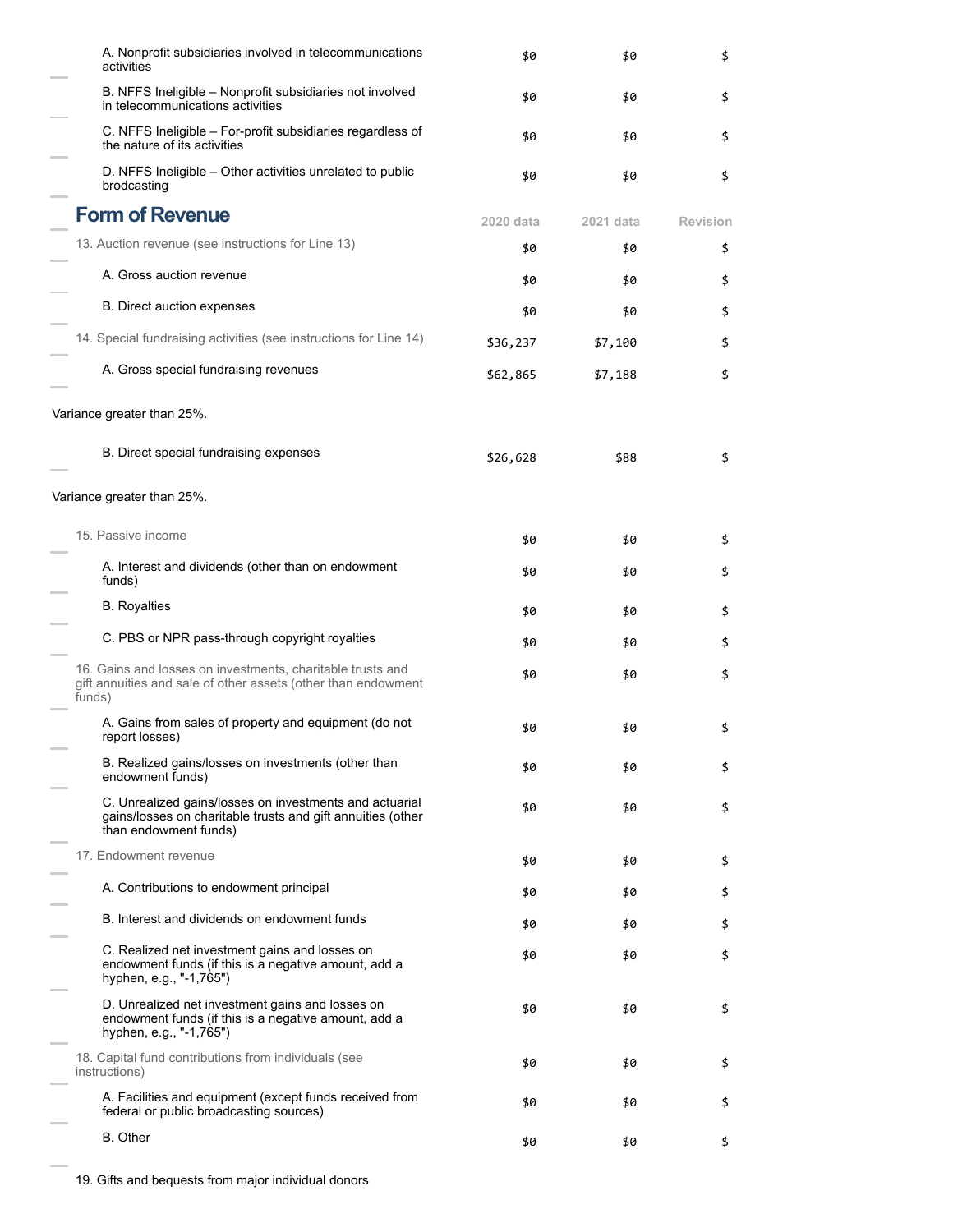|                                                                                                                                                              | 2020 data | 2021 data                                                 | \$102,903   | \$109,650 | \$              |
|--------------------------------------------------------------------------------------------------------------------------------------------------------------|-----------|-----------------------------------------------------------|-------------|-----------|-----------------|
| 19.1 Total number of<br>major individual<br>donors                                                                                                           | 67        | 68                                                        |             |           |                 |
| 20. Other Direct Revenue                                                                                                                                     |           |                                                           | \$0         | \$0       | \$              |
| Line 21. Proceeds from the FCC Spectrum Incentive Auction,<br>interest and dividends earned on these funds, channel<br>sharing revenues, and spectrum leases |           |                                                           | \$0         | \$0       | \$              |
| A. Proceeds from sale in spectrum auction                                                                                                                    |           |                                                           | \$0         | \$0       | \$              |
| B. Interest and dividends earned on spectrum auction<br>related revenue                                                                                      |           |                                                           | \$0         | \$0       | \$              |
| C. Payments from spectrum auction speculators                                                                                                                |           |                                                           | \$0         | \$0       | \$              |
| D. Channel sharing and spectrum leases revenues                                                                                                              |           |                                                           | \$0         | \$0       | \$              |
| E. Spectrum repacking funds                                                                                                                                  |           |                                                           | \$0         | \$0       | \$              |
| 22. Total Revenue (Sum of lines 1 through 12, 13.A, 14.A,<br>and 15 through 21)                                                                              |           |                                                           | \$1,141,708 | \$969,804 | \$              |
| Click here to view all NFFS Eligible revenue on Lines 3<br>through 9.                                                                                        |           |                                                           |             |           |                 |
| Click here to view all NFFS Ineligible revenue on Lines 3<br>through 9.                                                                                      |           |                                                           |             |           |                 |
| <b>Adjustments to Revenue</b>                                                                                                                                |           |                                                           | 2020 data   | 2021 data | <b>Revision</b> |
| 23. Federal revenue from line 1.                                                                                                                             |           |                                                           | \$16,082    | \$3,747   | \$              |
| Variance greater than 25%.                                                                                                                                   |           |                                                           |             |           |                 |
| 24. Public broadcasting revenue from line 2.                                                                                                                 |           |                                                           | \$173,840   | \$165,863 | \$              |
| 25. Capital funds exclusion-TV (3.2D, 4.2D, 5.2D, 6.2D,<br>7.2D, 8.2D, 9.2D, 18A)                                                                            |           |                                                           | \$0         | \$0       | \$              |
| 26. Revenue on line 20 not meeting the source, form,<br>purpose, or recipient criteria                                                                       |           |                                                           | \$0         | \$0       | \$              |
| 27. Other automatic subtractions from total revenue                                                                                                          |           |                                                           | \$43,939    | \$4,372   | \$              |
| or 13b                                                                                                                                                       |           | A. Auction expenses – limited to the lesser of lines 13a  | \$0         | \$0       | \$              |
| B. Special fundraising event expenses – limited to the<br>lesser of lines 14a or 14b                                                                         |           |                                                           | \$26,628    | \$88      | \$              |
| Variance greater than 25%.                                                                                                                                   |           |                                                           |             |           |                 |
|                                                                                                                                                              |           | C. Gains from sales of property and equipment – line 16a  | \$0         | \$0       | \$              |
| D. Realized gains/losses on investments (other than<br>endowment funds) - line 16b                                                                           |           |                                                           | \$0         | \$0       | \$              |
| E. Unrealized investment and actuarial gains/losses<br>(other than endowment funds) – line 16c                                                               |           |                                                           | \$0         | \$0       | \$              |
| on endowment funds - line 17c, line 17d                                                                                                                      |           | F. Realized and unrealized net investment gains/losses    | \$0         | \$0       | \$              |
| G. Rental income (3.2A, 4.2A, 5.2A, 6.2A, 7.2A, 8.2A,<br>9.2A)                                                                                               |           |                                                           | \$11,030    | \$0       | \$              |
| Variance greater than 25%.                                                                                                                                   |           |                                                           |             |           |                 |
| 9.2B)                                                                                                                                                        |           | H. Fees for services (3.2B, 4.2B, 5.2B, 6.2B, 7.2B, 8.2B, | \$238       | \$0       | \$              |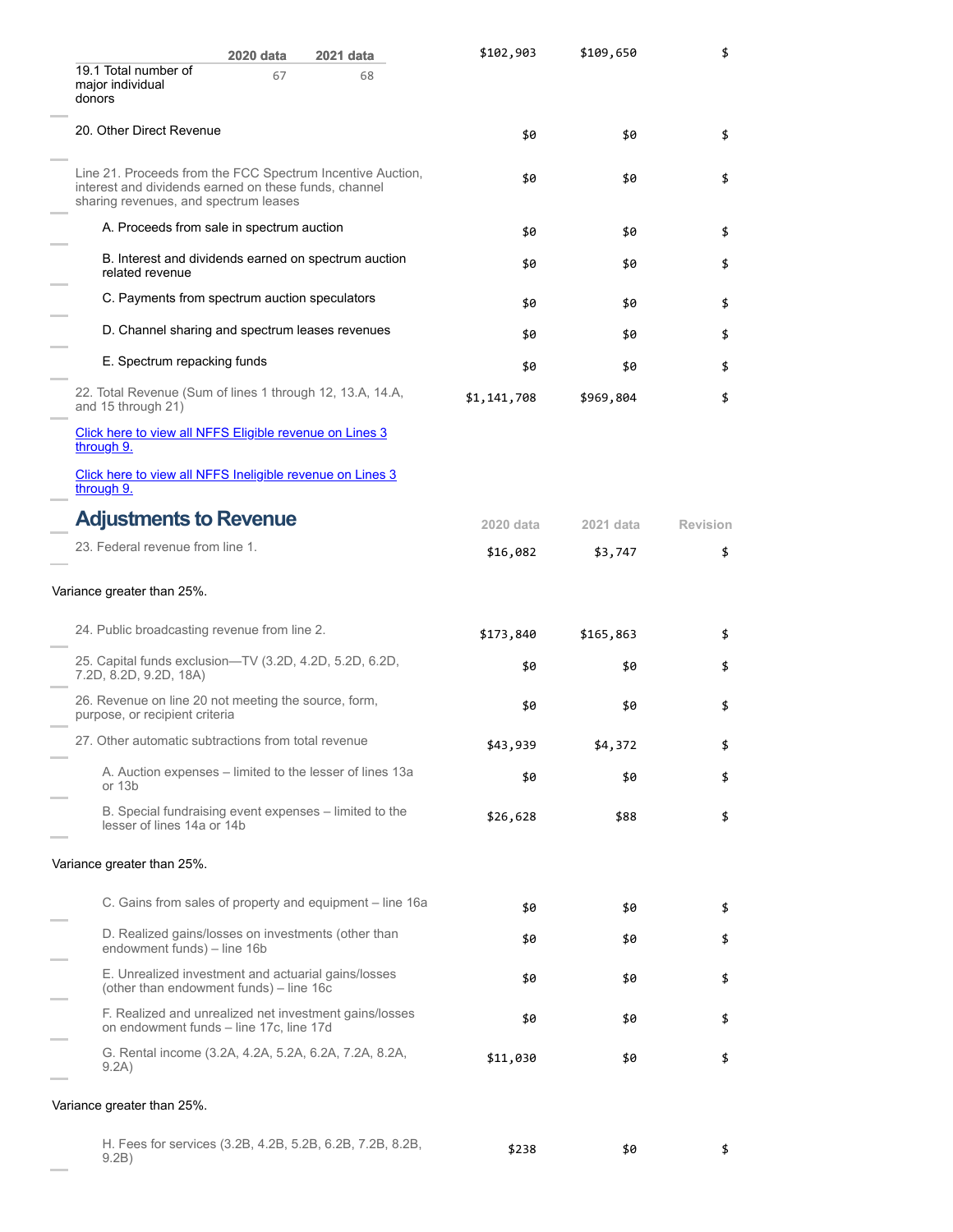### Variance greater than 25%.

| 9.2C)                                                                                                   |                                                                                            | I. Licensing Fees (3.2C, 4.2C, 5.2C, 6.2C, 7.2C, 8.2C,                                                                     |           | \$0           | \$0       | \$              |    |
|---------------------------------------------------------------------------------------------------------|--------------------------------------------------------------------------------------------|----------------------------------------------------------------------------------------------------------------------------|-----------|---------------|-----------|-----------------|----|
| 6.2E, 7.2E, 8.2E, 9.2E)                                                                                 |                                                                                            | J. Other revenue ineligible as NFFS (3.2E, 4.2E, 5.2E,                                                                     |           | \$1,389       | \$154     | \$              |    |
| Variance greater than 25%.                                                                              |                                                                                            |                                                                                                                            |           |               |           |                 |    |
|                                                                                                         | K. FMV of high-end premiums (Line 10.1)                                                    |                                                                                                                            |           | \$4,654       | \$4,130   | \$              |    |
| membership (Line 10.2)                                                                                  |                                                                                            | L. All bad debt expenses from NFFS eligible revenues<br>including but not limited to pledges, underwriting, and            |           | \$0           | \$0       | \$              |    |
|                                                                                                         | M. Revenue from subsidiaries and other activities<br>ineligible as NFFS (12.B, 12.C, 12.D) |                                                                                                                            |           | \$0           | \$0       | \$              |    |
| from line 21.                                                                                           |                                                                                            | N. Proceeds from spectrum auction and related revenues                                                                     |           | \$0           | \$0       | \$              |    |
| Nonfederal Financial Support)                                                                           |                                                                                            | 28. Total Direct Nonfederal Financial Support (Line 22 less<br>Lines 23 through 27). (Forwards to line 1 of the Summary of |           | \$907,847     | \$795,822 | \$              |    |
| Comments                                                                                                |                                                                                            |                                                                                                                            |           |               |           |                 |    |
| Comment<br><b>Schedule B WorkSheet</b><br><b>KTOO-FM (1264)</b><br>Juneau, AK                           | <b>Name</b>                                                                                | Date                                                                                                                       |           | <b>Status</b> |           |                 |    |
| Comments                                                                                                |                                                                                            |                                                                                                                            |           |               |           |                 |    |
| Comment<br><b>Occupancy List</b><br><b>KTOO-FM (1264)</b><br>Juneau, AK                                 | <b>Name</b>                                                                                | Date                                                                                                                       |           | <b>Status</b> |           |                 |    |
| <b>Schedule B Totals</b><br><b>KTOO-FM (1264)</b><br>Juneau, AK                                         |                                                                                            | <b>Type of Occupancy Location</b>                                                                                          |           |               |           | Value           |    |
|                                                                                                         |                                                                                            |                                                                                                                            | 2020 data |               | 2021 data |                 |    |
| 1. Total support activity benefiting station                                                            |                                                                                            |                                                                                                                            |           | \$            |           | \$0             | \$ |
| 2. Occupancy value                                                                                      |                                                                                            |                                                                                                                            |           |               |           | \$0             | \$ |
| 3. Deductions: Fees paid to the licensee for overhead<br>recovery, assessment, etc.                     |                                                                                            |                                                                                                                            |           | \$            |           | \$0             | \$ |
| 4. Deductions: Support shown on lines 1 and 2 in excess<br>of revenue reported in financial statements. |                                                                                            |                                                                                                                            |           | \$            |           | \$0             | \$ |
| of the Summary of Nonfederal Financial Support)                                                         |                                                                                            | 5. Total Indirect Administrative Support (Forwards to Line 2                                                               |           | \$            |           | \$0             | \$ |
|                                                                                                         |                                                                                            | 6. Please enter an institutional type code for your licensee.                                                              |           |               |           |                 |    |
| Comments                                                                                                |                                                                                            |                                                                                                                            |           |               |           |                 |    |
| Comment<br><b>Schedule C</b><br><b>KTOO-FM (1264)</b><br>Juneau, AK                                     | <b>Name</b>                                                                                | Date                                                                                                                       |           | <b>Status</b> |           |                 |    |
|                                                                                                         |                                                                                            |                                                                                                                            |           | Donor         |           |                 |    |
|                                                                                                         |                                                                                            |                                                                                                                            | 2020 data | Code          | 2021 data | <b>Revision</b> |    |
| 1. PROFESSIONAL SERVICES (must be eligible as NFFS)                                                     |                                                                                            |                                                                                                                            | \$4,480   |               | \$780     |                 | \$ |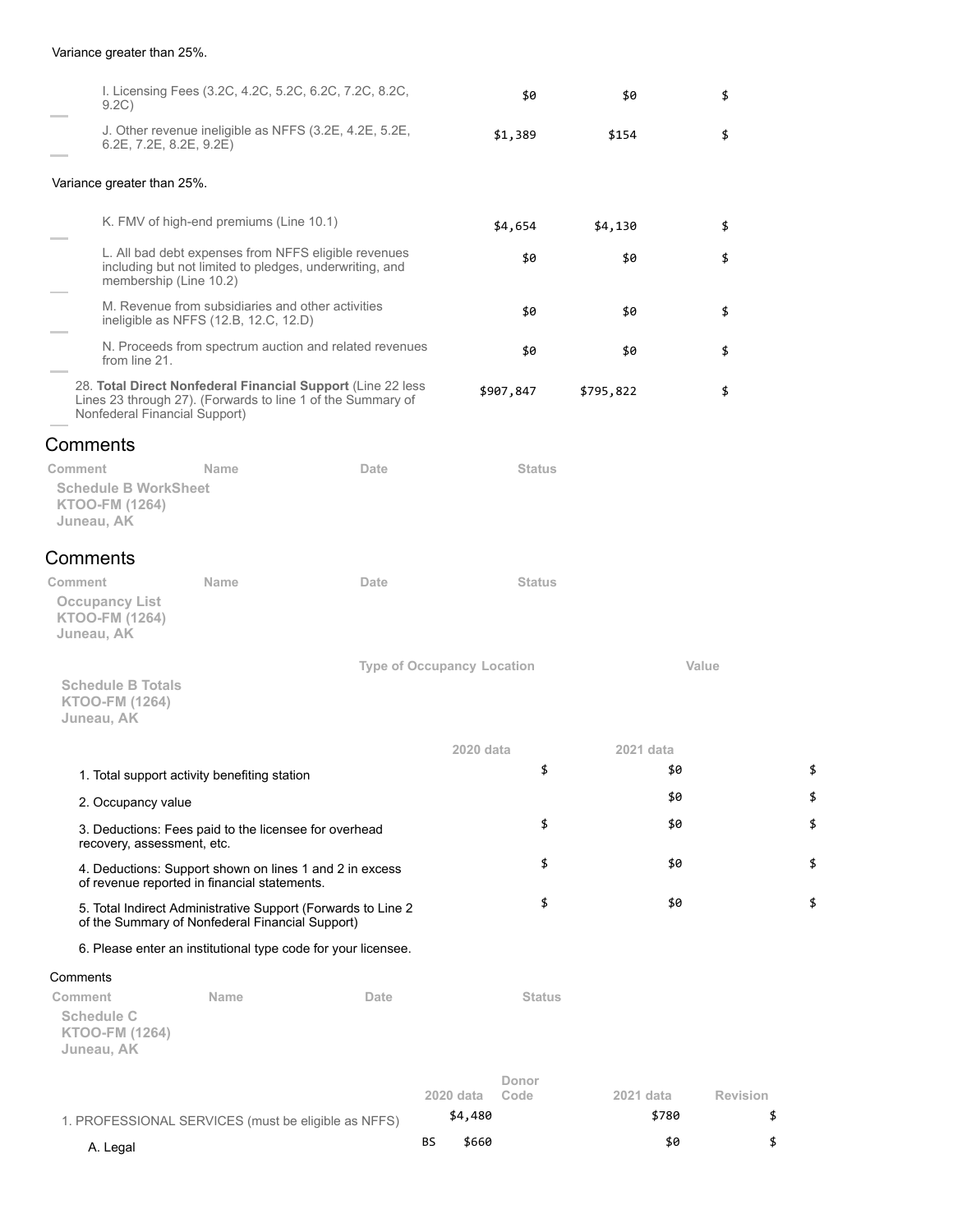|                                                                                                                                                                                   |    | 2020 data   | Donor<br>Code | 2021 data | Revision |
|-----------------------------------------------------------------------------------------------------------------------------------------------------------------------------------|----|-------------|---------------|-----------|----------|
| Variance greater than 25%.                                                                                                                                                        |    |             |               |           |          |
| B. Accounting and/or auditing                                                                                                                                                     |    | \$0         |               | \$0       | \$       |
| C. Engineering                                                                                                                                                                    | BS | \$1,073     |               | \$0       | \$       |
| Variance greater than 25%.                                                                                                                                                        |    |             |               |           |          |
| D. Other professionals (see specific line item instructions<br>in Guidelines before completing)                                                                                   | BS | \$2,747     | BS            | \$780     | \$       |
| <b>Description</b><br><b>Revision</b><br><b>Amount</b><br>\$780<br>Landscaper<br>\$                                                                                               |    |             |               |           |          |
| 2. GENERAL OPERATIONAL SERVICES (must be eligible as<br>NFFS)                                                                                                                     |    | \$1,402     |               | \$433     | \$       |
| A. Annual rental value of space (studios, offices, or tower<br>facilities)                                                                                                        |    | \$0         |               | \$0       | \$       |
| B. Annual value of land used for locating a station-owned<br>transmission tower                                                                                                   |    | \$0         |               | \$0       | \$       |
| C. Station operating expenses                                                                                                                                                     | BS | \$1,027     | <b>BS</b>     | \$433     | \$       |
| D. Other (see specific line item instructions in Guidelines<br>before completing)                                                                                                 | ΒS | \$375       |               | \$0       | \$       |
| Variance greater than 25%.                                                                                                                                                        |    |             |               |           |          |
| 3. OTHER SERVICES (must be eligible as NFFS)                                                                                                                                      |    | \$38,340    |               | \$49,513  | \$       |
| A. ITV or educational radio                                                                                                                                                       |    | \$0         |               | \$0       | \$       |
| B. State public broadcasting agencies (APBC, FL-DOE,<br>eTech Ohio)                                                                                                               |    | \$0         | SG            | \$12,817  | \$       |
| C. Local advertising                                                                                                                                                              |    | BS \$38,340 | <b>BS</b>     | \$36,696  | \$       |
| D. National advertising                                                                                                                                                           |    | \$0         |               | \$0       | \$       |
| 4. Total in-kind contributions - services and other assets<br>eligible as NFFS (sum of lines 1 through 3), forwards to Line<br>3a. of the Summary of Nonfederal Financial Support |    | \$44,222    |               | \$50,726  | \$       |
| 5. IN-KIND CONTRIBUTIONS INELIGIBLE AS NFFS                                                                                                                                       |    | \$0         |               | \$0       | \$       |
| A. Compact discs, records, tapes and cassettes                                                                                                                                    |    | \$0         |               | \$0       | \$       |
| B. Exchange transactions                                                                                                                                                          |    | \$0         |               | \$0       | \$       |
| C. Federal or public broadcasting sources                                                                                                                                         |    | \$0         |               | \$0       | \$       |
| D. Fundraising related activities                                                                                                                                                 |    | \$0         |               | \$0       | \$       |
| E. ITV or educational radio outside the allowable scope of<br>approved activities                                                                                                 |    | \$0         |               | \$0       | \$       |
| F. Local productions                                                                                                                                                              |    | \$0         |               | \$0       | \$       |
| G. Program supplements                                                                                                                                                            |    | \$0         |               | \$0       | \$       |
| H. Programs that are nationally distributed                                                                                                                                       |    | \$0         |               | \$0       | \$       |
| I. Promotional items                                                                                                                                                              |    | \$0         |               | \$0       | \$       |
| J. Regional organization allocations of program services                                                                                                                          |    | \$0         |               | \$0       | \$       |
| K. State PB agency allocations other than those allowed<br>on line 3(b)                                                                                                           |    | \$0         |               | \$0       | \$       |
| L. Services that would not need to be purchased if not<br>donated                                                                                                                 |    | \$0         |               | \$0       | \$       |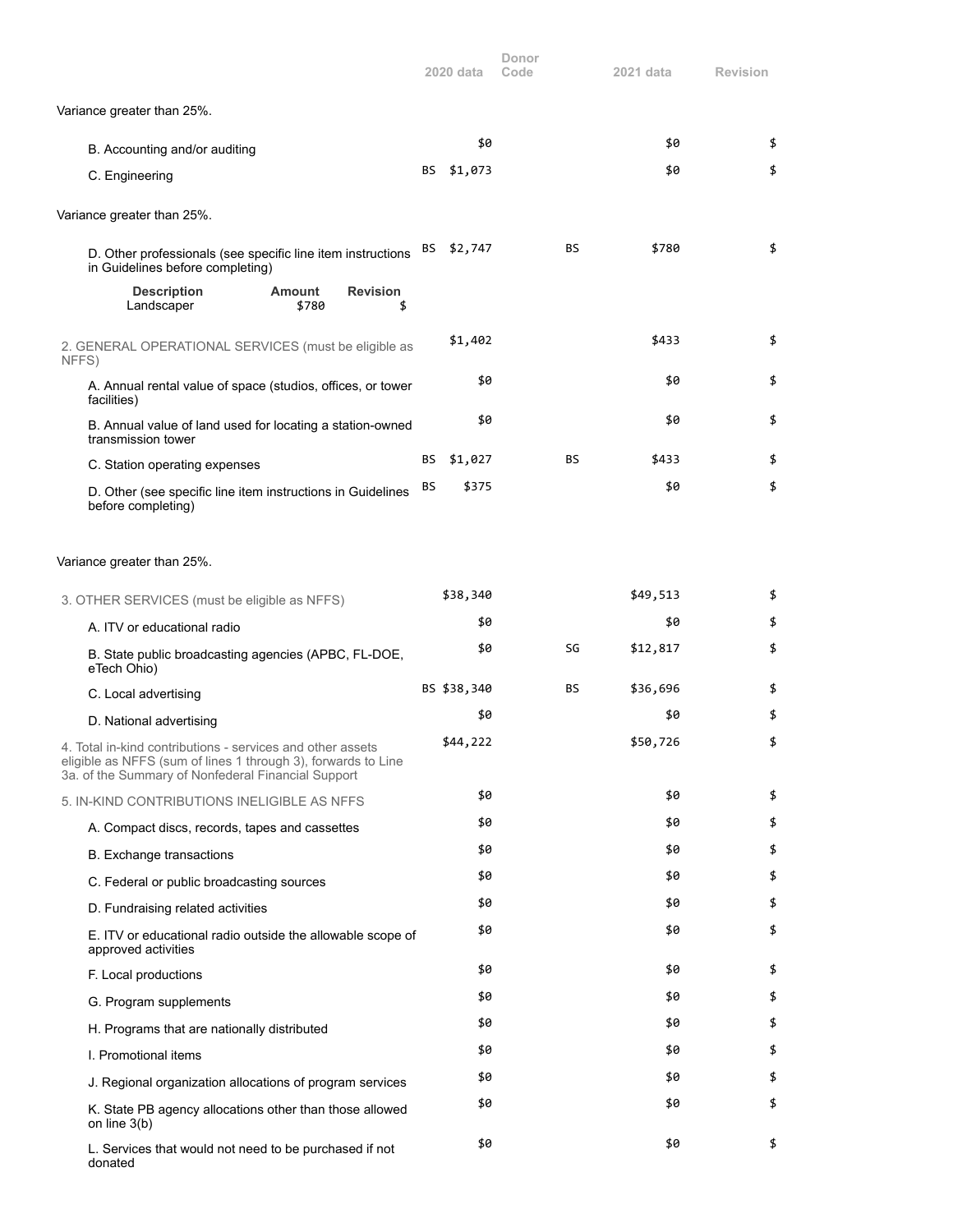|                                                                                                                                                                                                 | 2020 data | Donor<br>Code | 2021 data | <b>Revision</b> |
|-------------------------------------------------------------------------------------------------------------------------------------------------------------------------------------------------|-----------|---------------|-----------|-----------------|
| M. Other                                                                                                                                                                                        | \$0       |               | \$0       | \$              |
|                                                                                                                                                                                                 |           |               |           |                 |
| 6. Total in-kind contributions - services and other assets (line 4<br>plus line 5), forwards to Schedule F, line 1c. Must agree with<br>in-kind contributions recognized as revenue in the AFS. | \$44,222  |               | \$50,726  | \$              |
| Comments                                                                                                                                                                                        |           |               |           |                 |
| Comment<br>Name<br>Date<br>Schedule D<br><b>KTOO-FM (1264)</b><br>Juneau, AK                                                                                                                    |           | <b>Status</b> |           |                 |
|                                                                                                                                                                                                 | 2020 data | Donor<br>Code | 2021 data | <b>Revision</b> |
| 1. Land (must be eligible as NFFS)                                                                                                                                                              | \$        |               | \$0       | \$              |
| 2. Building (must be eligible as NFFS)                                                                                                                                                          | \$        |               | \$0       | \$              |
| 3. Equipment (must be eligible as NFFS)                                                                                                                                                         | \$        |               | \$0       | \$              |
|                                                                                                                                                                                                 | \$        |               | \$0       | \$              |
| 4. Vehicle(s) (must be eligible as NFFS)                                                                                                                                                        | \$        |               | \$0       | \$              |
| 5. Other (specify) (must be eligible as NFFS)                                                                                                                                                   |           |               |           |                 |
| 6. Total in-kind contributions - property and equipment eligible<br>as NFFS (sum of lines 1 through 5), forwards to Line 3b. of<br>the Summary of Nonfederal Financial Support                  | \$        |               | \$0       | \$              |
| 7. IN-KIND CONTRIBUTIONS INELIGIBLE AS NFFS                                                                                                                                                     | \$        |               | \$0       | \$              |
| a) Exchange transactions                                                                                                                                                                        | \$        |               | \$0       | \$              |
| b) Federal or public broadcasting sources                                                                                                                                                       | \$        |               | \$0       | \$              |
| c) TV only-property and equipment that includes new<br>facilities (land and structures), expansion of existing<br>facilities and acquisition of new equipment                                   | \$        |               | \$0       | \$              |
| d) Other (specify)                                                                                                                                                                              | \$        |               | \$0       | \$              |
|                                                                                                                                                                                                 |           |               |           |                 |
| 8. Total in-kind contributions - property and equipment (line 6<br>plus line 7), forwards to Schedule F, line 1d. Must agree with<br>in-kind contributions recognized as revenue in the AFS.    | \$        |               | \$0       | \$              |
| Comments                                                                                                                                                                                        |           |               |           |                 |
| Comment<br>Name<br>Date                                                                                                                                                                         |           | <b>Status</b> |           |                 |
| <b>Schedule E</b><br><b>KTOO-FM (1264)</b><br>Juneau, AK                                                                                                                                        |           |               |           |                 |
| <b>EXPENSES</b><br>(Operating and non-operating)                                                                                                                                                |           |               |           |                 |
| <b>PROGRAM SERVICES</b>                                                                                                                                                                         |           | 2020 data     | 2021 data | <b>Revision</b> |
| 1. Programming and production                                                                                                                                                                   |           | \$383,647     | \$230,953 | \$              |
| A. Restricted Radio CSG                                                                                                                                                                         |           | \$34,181      | \$38,416  | \$              |
| <b>B. Unrestricted Radio CSG</b>                                                                                                                                                                |           | \$10,007      | \$32,242  | \$              |
| C. Other CPB Funds                                                                                                                                                                              |           | \$0           | \$0       | \$              |
| D. All non-CPB Funds                                                                                                                                                                            |           | \$339,459     | \$160,295 | \$              |
| 2. Broadcasting and engineering                                                                                                                                                                 |           | \$74,196      | \$120,193 | \$              |
| A. Restricted Radio CSG                                                                                                                                                                         |           | \$0           | \$0       | \$              |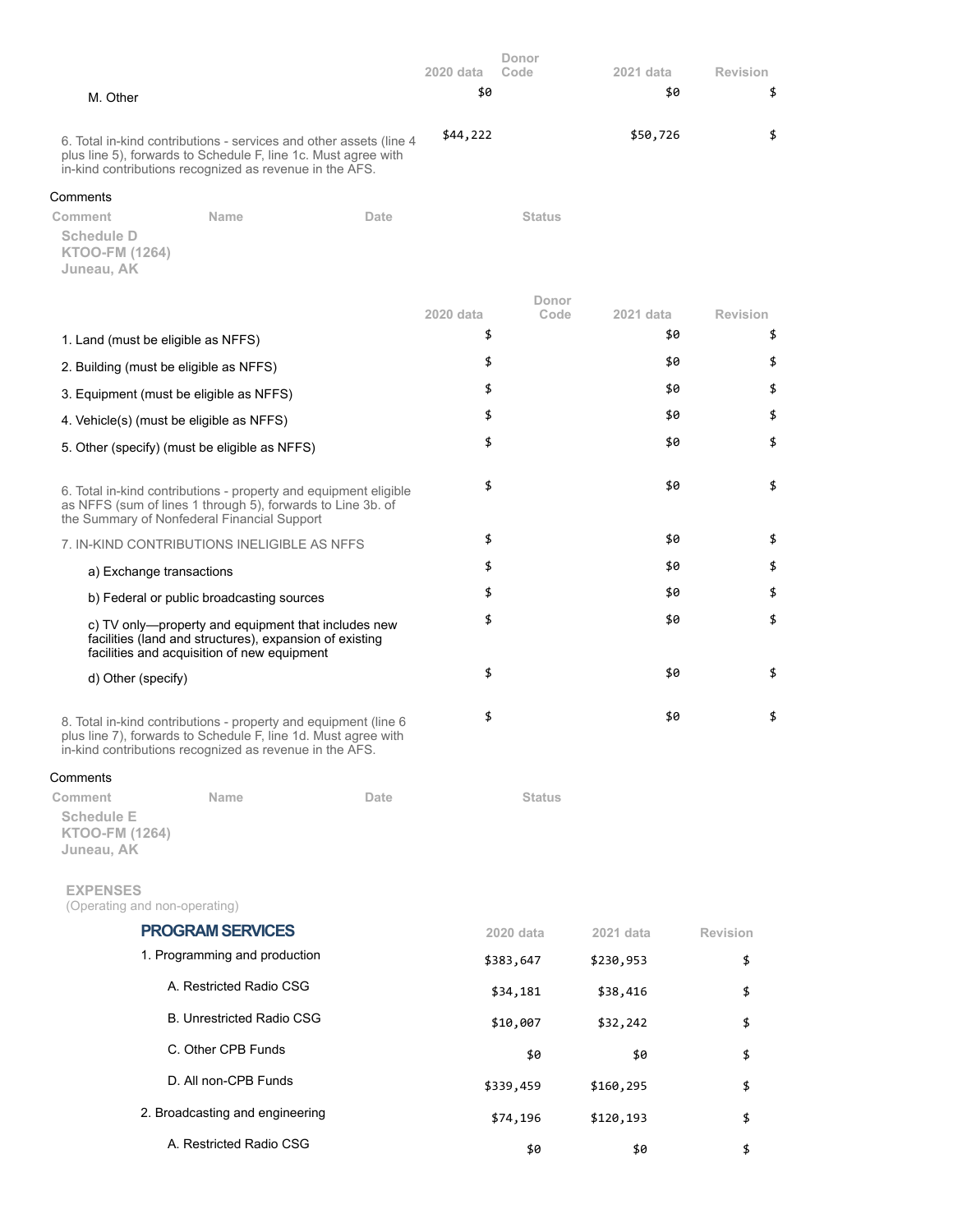| <b>PROGRAM SERVICES</b>                                                                              | 2020 data | 2021 data | <b>Revision</b> |
|------------------------------------------------------------------------------------------------------|-----------|-----------|-----------------|
| <b>B. Unrestricted Radio CSG</b>                                                                     | \$58,688  | \$74,616  | \$              |
| C. Other CPB Funds                                                                                   | \$0       | \$0       | \$              |
| D. All non-CPB Funds                                                                                 | \$15,508  | \$45,577  | \$              |
| 3. Program information and promotion                                                                 | \$0       | \$0       | \$              |
| A. Restricted Radio CSG                                                                              | \$0       | \$0       | \$              |
| <b>B. Unrestricted Radio CSG</b>                                                                     | \$0       | \$0       | \$              |
| C. Other CPB Funds                                                                                   | \$0       | \$0       | \$              |
| D. All non-CPB Funds                                                                                 | \$0       | \$0       | \$              |
| <b>SUPPORT SERVICES</b>                                                                              | 2020 data | 2021 data | <b>Revision</b> |
| 4. Management and general                                                                            | \$389,802 | \$430,281 | \$              |
| A. Restricted Radio CSG                                                                              | \$0       | \$0       | \$              |
| <b>B. Unrestricted Radio CSG</b>                                                                     | \$38,584  | \$7,020   | \$              |
| C. Other CPB Funds                                                                                   | \$0       | \$0       | \$              |
| D. All non-CPB Funds                                                                                 | \$351,218 | \$423,261 | \$              |
| 5. Fund raising and membership development                                                           | \$72,901  | \$193,568 | \$              |
| A. Restricted Radio CSG                                                                              | \$0       | \$0       | \$              |
| <b>B. Unrestricted Radio CSG</b>                                                                     | \$10,061  | \$13,569  | \$              |
| C. Other CPB Funds                                                                                   | \$0       | \$0       | \$              |
| D. All non-CPB Funds                                                                                 | \$62,840  | \$179,999 | \$              |
| 6. Underwriting and grant solicitation                                                               | \$56,122  | \$0       | \$              |
| A. Restricted Radio CSG                                                                              | \$0       | \$0       | \$              |
| <b>B. Unrestricted Radio CSG</b>                                                                     | \$0       | \$0       | \$              |
| C. Other CPB Funds                                                                                   | \$0       | \$0       | \$              |
| D. All non-CPB Funds                                                                                 | \$56,122  | \$0       | \$              |
| 7. Depreciation and amortization (if not allocated to<br>functional categories in lines 1 through 6) | \$0       | \$0       | \$              |
| A. Restricted Radio CSG                                                                              | \$0       | \$0       | \$              |
| <b>B. Unrestricted Radio CSG</b>                                                                     | \$0       | \$0       | \$              |
| C. Other CPB Funds                                                                                   | \$0       | \$0       | \$              |
| D. All non-CPB Funds                                                                                 | \$0       | \$0       | \$              |
| 8. Total Expenses (sum of lines 1 to 7) must<br>agree with audited financial statements              | \$976,668 | \$974,995 | \$              |
| A. Total Restricted Radio CSG (sum of Lines<br>1.A, 2.A, 3.A, 4.A, 5.A, 6.A, 7.A)                    | \$34,181  | \$38,416  | \$              |
| B. Total Unrestricted Radio CSG (sum of Lines<br>1.B, 2.B, 3.B, 4.B, 5.B, 6.B, 7.B)                  | \$117,340 | \$127,447 | \$              |
| C. Total Other CPB Funds (sum of Lines 1.C,<br>2.C, 3.C, 4.C, 5.C, 6.C, 7.C)                         | \$0       | \$0       | \$              |
| D. Total All non-CPB Funds (sum of Lines 1.D,<br>2.D, 3.D, 4.D, 5.D, 6.D, 7.D)                       | \$825,147 | \$809,132 | \$              |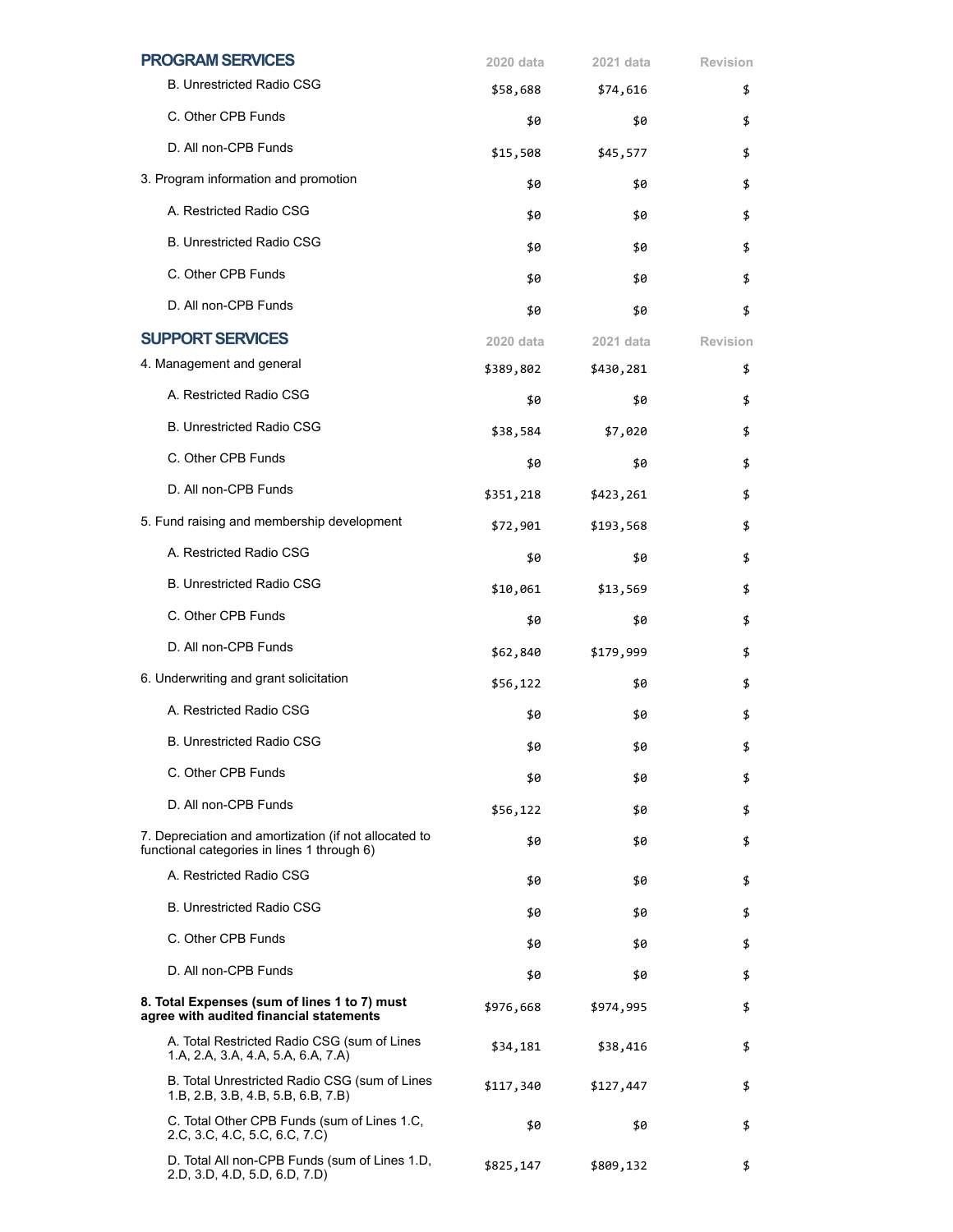|                                                                                      | 2020 data   | 2021 data | Revision |
|--------------------------------------------------------------------------------------|-------------|-----------|----------|
| 9. Total capital assets purchased or donated                                         | \$138,821   | \$0       | \$       |
| 9a. Land and buildings                                                               | \$107,231   | \$0       | \$       |
| 9b. Equipment                                                                        | \$31,590    | \$0       | \$       |
| 9c. All other                                                                        | \$0         | \$0       | \$       |
| 10. Total expenses and investment in capital<br><b>assets</b> (Sum of lines 8 and 9) | \$1,115,489 | \$974,995 | \$       |

**Additional Information**

(Lines 11 + 12 must equal line 8 and Lines 13 + 14 must equal line 9)

|                                                             | 2020 data | 2021 data | Revision |
|-------------------------------------------------------------|-----------|-----------|----------|
| 11. Total expenses (direct only)                            | \$932,446 | \$924,269 |          |
| 12. Total expenses (indirect and in-kind)                   | \$44,222  | \$50,726  |          |
| 13. Investment in capital assets (direct only)              | \$138,821 | \$0       | Я        |
| 14. Investment in capital assets (indirect and in-<br>kind) | \$0       | \$0       |          |

### **Comments**

**Comment Name Date Status Schedule F KTOO-FM (1264) Juneau, AK**

|                        | 2021 data   | Revision    |
|------------------------|-------------|-------------|
| 1. Data from AFR       |             |             |
| a. Schedule A, Line 22 | \$969,804   | \$0         |
| b. Schedule B, Line 5  | \$0         | \$0         |
| c. Schedule C, Line 6  | \$50,726    | \$0         |
| d. Schedule D, Line 8  | \$0         | \$0         |
| e. Total from AFR      | \$1,020,530 | \$1,020,530 |

# **Choose Reporting Model**

You must choose one of the three reporting models in order to complete Schedule F. After making your selection, click the "Choose" button below, which will display your reporting model. When changing to a different reporting model all data entered in the current reporting model will be lost.

| GASB Model A proprietary enterprise-fund financial<br>FASB<br>statements with business-type activities only | GASB Model B public broadcasting entity-wide statements with<br>mixed governmental and business-type activities |                 |  |
|-------------------------------------------------------------------------------------------------------------|-----------------------------------------------------------------------------------------------------------------|-----------------|--|
|                                                                                                             | 2021 data                                                                                                       | <b>Revision</b> |  |
| 2. FASB                                                                                                     |                                                                                                                 |                 |  |
| a. Total support and revenue - without donor restrictions                                                   | \$1,020,530                                                                                                     | \$1,020,530     |  |
| b. Total support and revenue - with donor restrictions                                                      | \$0                                                                                                             | \$0             |  |
| c. Total support and revenue - other                                                                        | \$0                                                                                                             | \$0             |  |
| d. Total from AFS, lines 2a-2c                                                                              | \$1,020,530                                                                                                     | \$1,020,530     |  |
| <b>Reconciliation</b>                                                                                       | 2021 data                                                                                                       | <b>Revision</b> |  |
| 3. Difference (line 1 minus line 2)                                                                         | \$0                                                                                                             | \$0             |  |
| 4. If the amount on line 3 is not equal to \$0,<br>click the "Add" button and list the reconciling items.   | \$0                                                                                                             | \$0             |  |